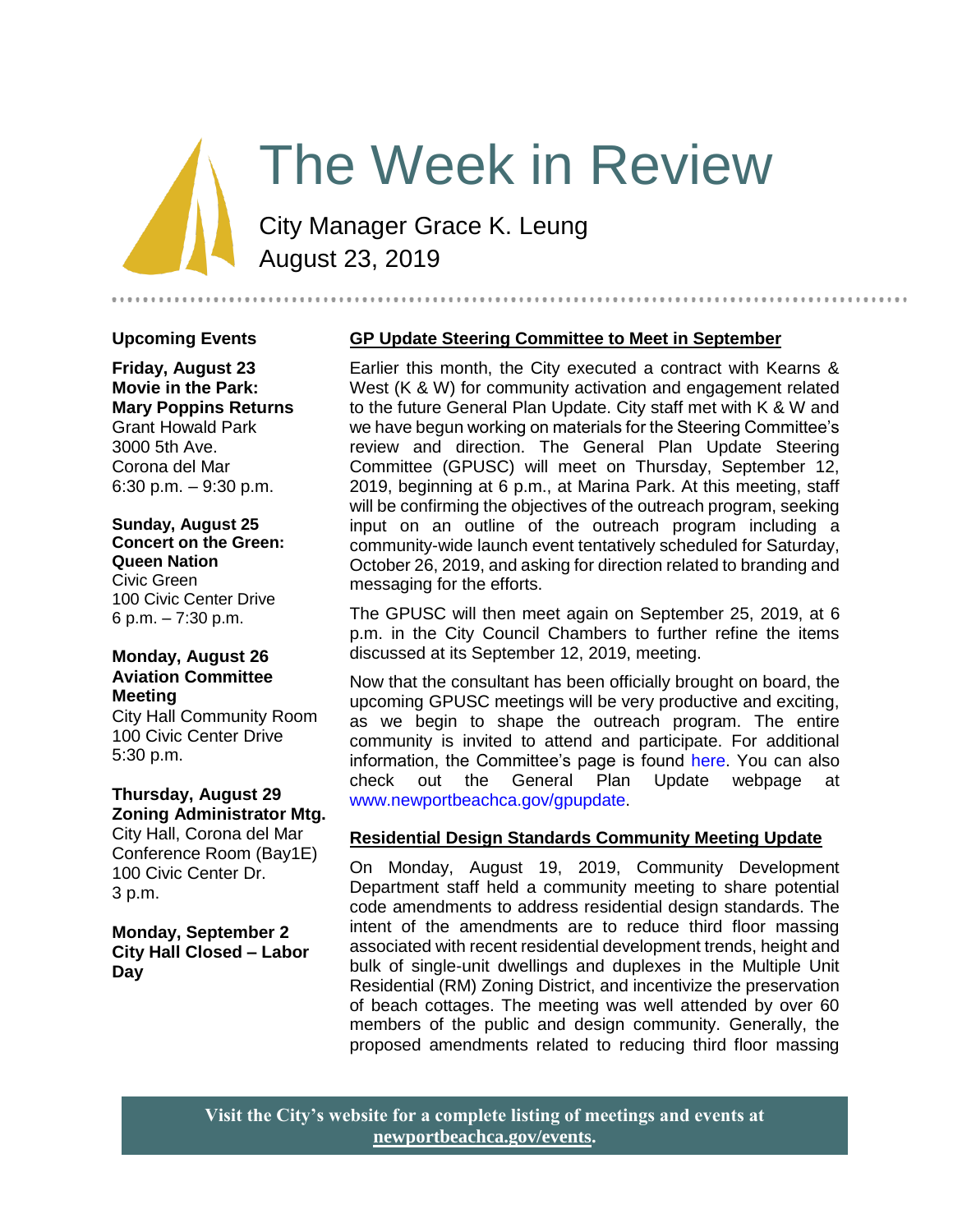**Tuesday, September 3 Parks, Beaches & Recreation Committee**

City Hall, Council Chambers 100 Civic Center Drive 6 p.m.

and incentives for preservation of cottages were well received and supported by the community. However, several property owners of RM zoned lots shared significant concerns related to the proposed amendment to restrict height and massing of single-unit dwellings and duplex structures in the RM zone, including loss of property values and unequal application of standards to properties in the same zone. Prior to proceeding with the proposed amendments, staff will provide an update to the City Council during study session at their September 10, 2019, meeting.

#### **East Ocean Front Encroachment Community Meeting Update**

On Thursday, August 15, 2019, the Community Development Department hosted a meeting to discuss the status of the East Ocean Front encroachments with affected property owners and interested persons. The purpose of the meeting was to explain to property owners how the recent California Coastal Commission's denial of a City proposed Local Coastal Program Amendment that would have allowed some of the encroachments in the East Ocean Front right-of-way to remain, affects them.

Approximately 21 property owners, Planning Division staff and Coastal Commission staff, including Coastal Commissioners Enforcement Supervisor Andrew Willis attended the meeting. The two most important topics of discussion included the status of a City drafted restoration plan that includes a survey of the existing encroachments and specifications for the restoration of beach and coastal dune habitat and the Coastal Commission staff proposal for assessing fines or "back rent" on property owners for the existing encroachments.

Planning Division staff will continue to work with property owners and Coastal Commission staff to facilitate the resolution of this important land use issue.

### **Coastal Commission September Meeting**

The California Coastal Commission will hold their next meeting (September 11-13) in the City Council Chambers at City Hall. The agenda for the meeting will be posted here: <https://www.coastal.ca.gov/meetings/agenda/#/2019/8>

Check back periodically for agenda postings.

### **Short Term Lodging – Stakeholder Meeting**

On September 16, 2019, the Community Development Department will be hosting a stakeholder meeting on the City's Short Term Lodging ordinance. The City is proposing making changes to the ordinance and would like to hear input from all stakeholders. This includes residents, operators, property owners, and managers. The meeting will be held at the Civic Center Community Room at 6 p.m.